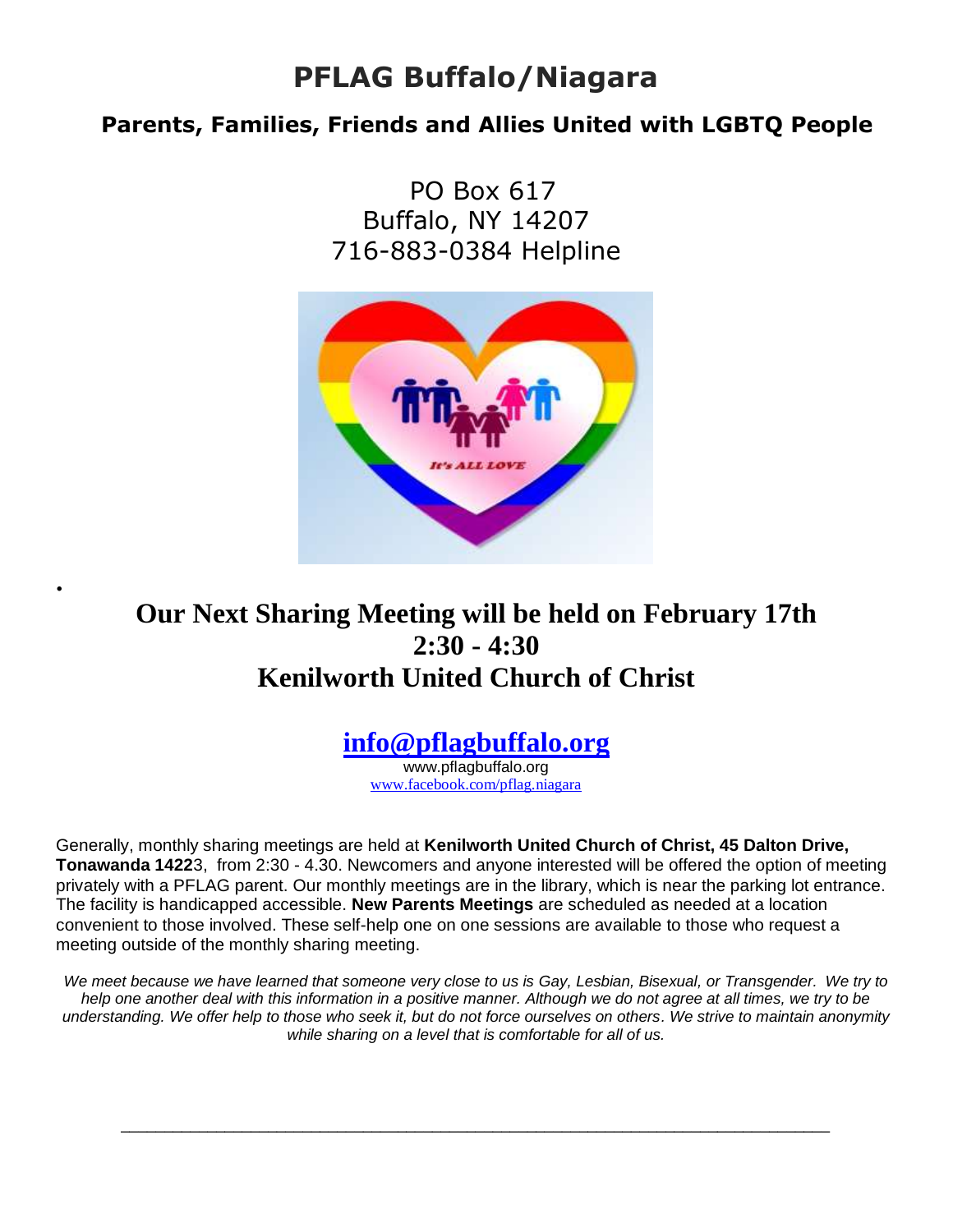# PFLAG News and Updates

 On January 9, PFLAG board members held a dinner at Sinatra's Restaurant to thank and honor two very special people, Marvin Henchbarger and Phil Salemi, Jr. Marvin was honored for being the director of GLYS for many years. Gay and Lesbian Youth Services of WNY is a wonderful resource for LGBTQ youth. It thrived and youth and students truly benefitted from Marvin's leadership, vision, and heart. Marvin, recently retired after over a decade at GLYS. The Drop-In Center, GAYLA, and working with local GSA clubs were focuses of Marvin. One of PFLAG's annual scholarships is named to honor this wonderful person and advocate. .

 Phil Salemi, Jr. was also thanked and honored. Phil was PFLAG's president until late in 2017. Phil gave so much PFLAG Buffalo/Niagara as board leader and an important, caring, and insightful member facilitating sharing meetings.



 We thank Marvin and Phil for all they have done for the LGBTQ community and wish both well in all future endeavors!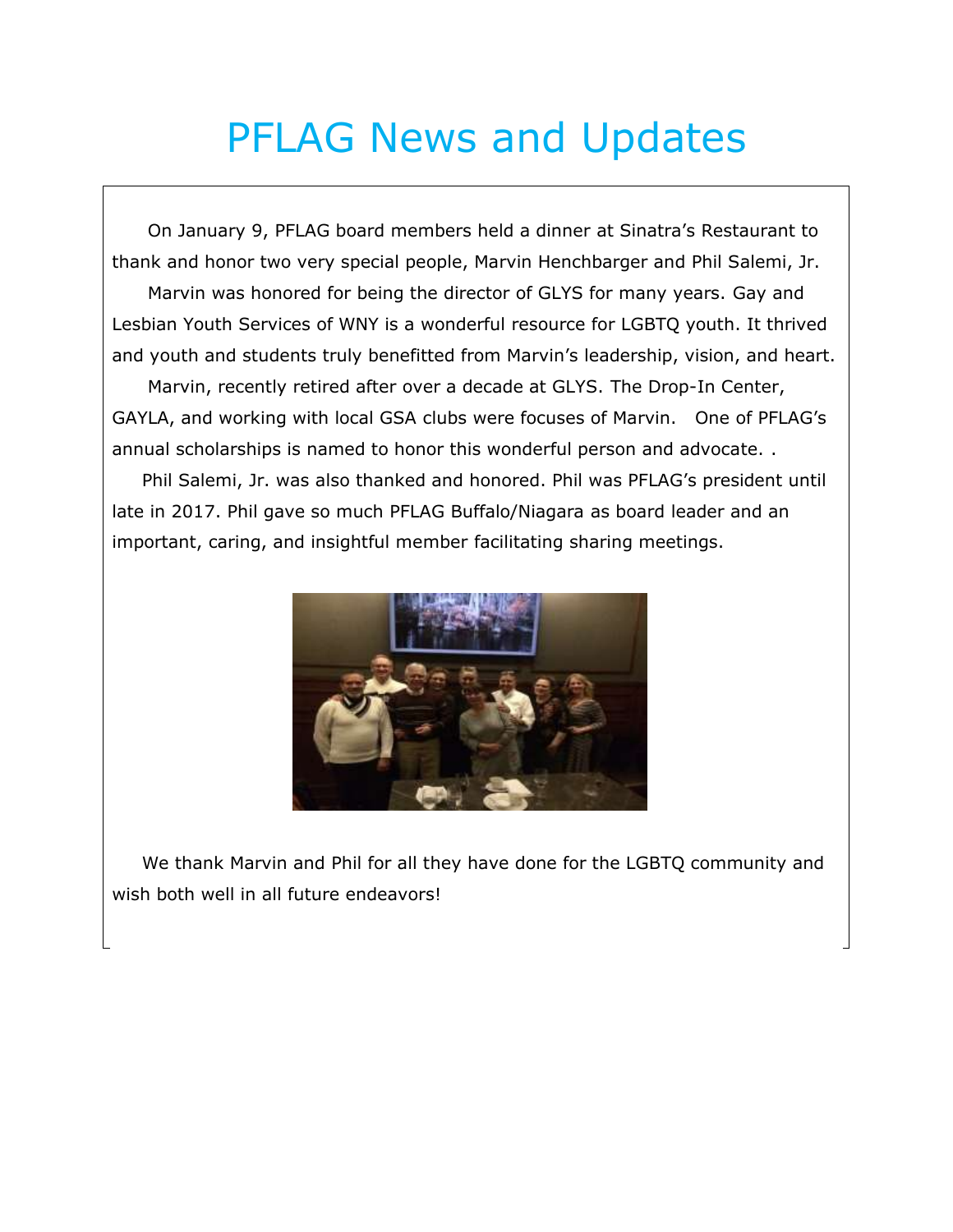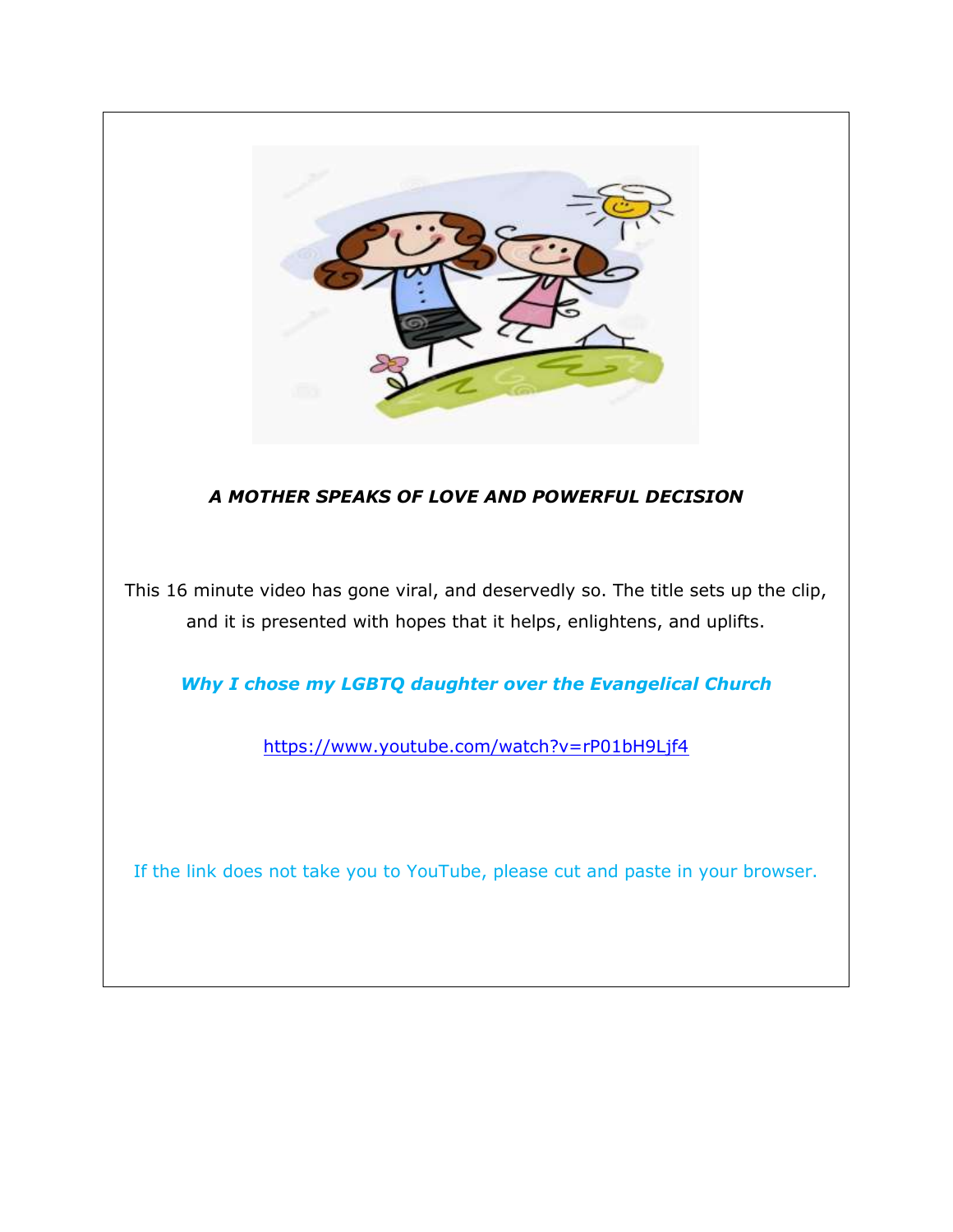